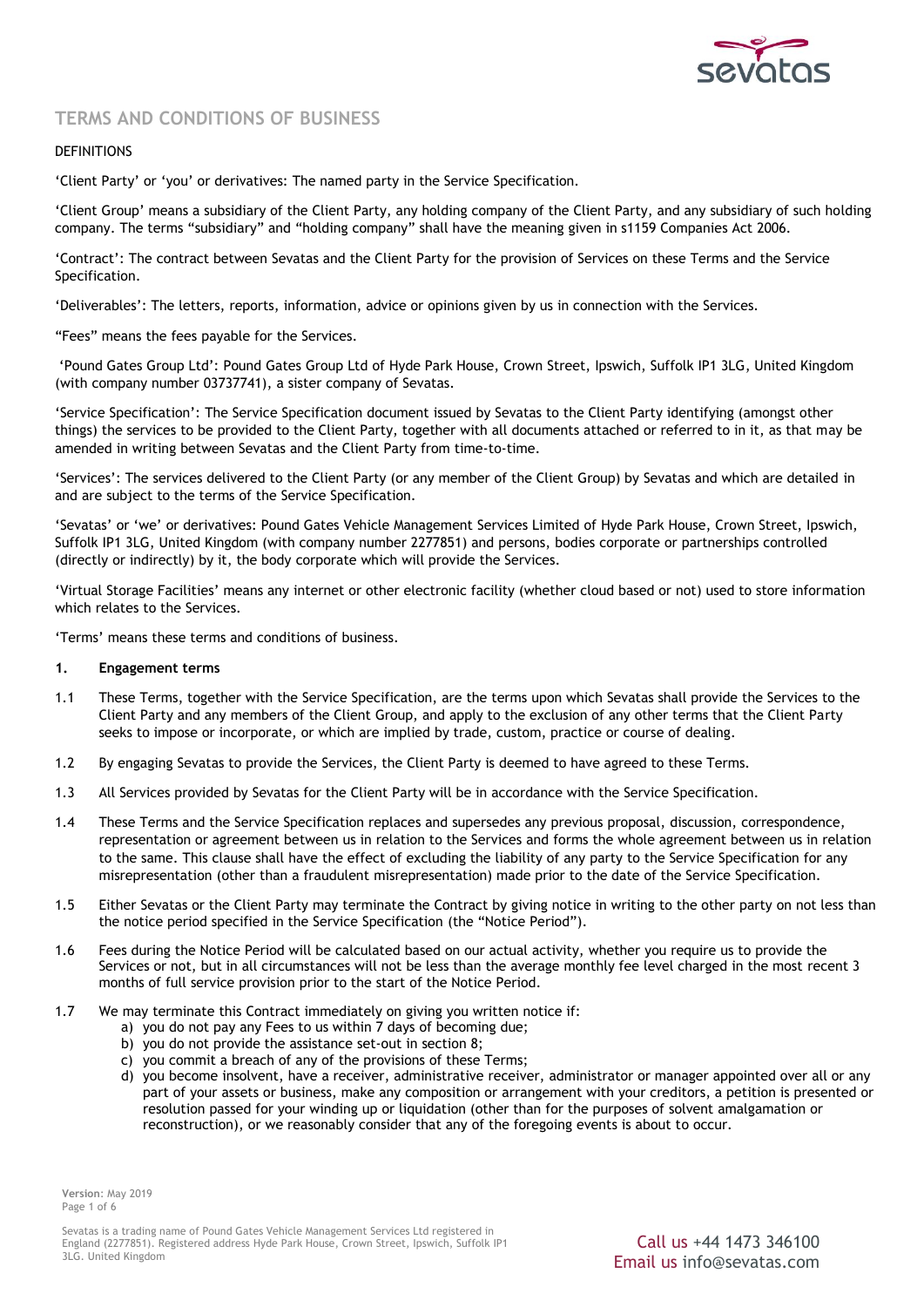

- 1.8 These Terms and the Service Specification will apply to any Services whether such Services were performed or provided before or after the issuing of these Terms or the Service Specification.
- 1.9 These Terms shall apply to all services provided by Sevatas to members of the Client Group, and the Client Party enters into these Terms for and on behalf of each member of the Client Group,

# **2. Changes in scope and Operational Parameters**

- 2.1 Should you require any services in addition to the Services from time to time, we will be pleased to discuss any request with you. Following such discussions, we will advise you whether or not we are willing to undertake any services in addition to the Services and, if so, the terms on which such services would be undertaken. We will not be required to provide any additional Services unless and until Sevatas and the Client Party have agreed any amendment to the Service Specification in writing, including any increase in the fees due to Sevatas for the Services
- 2.2 Our agreement to provide the Services and the terms under which we will provide them is based on information you provide to us and which we both agree is critical for us to make resourcing and pricing decisions ("the Operational Parameters").
- 2.3 Should any material information relating to the Operational Parameters be withheld, whether intentionally or not, or the Operational Parameters become materially different to those set out in the Service Specification, we reserve the right to review the basis on which we provide the Services, including but not limited to the Fees payable. In such circumstances, we may suspend provision of the Services until we have agreed an amended Services Schedule with you.
- 2.4 We shall only be required to perform the Services in accordance with the Service Specification, and shall be entitled to decline to provide any services where, in our opinion, such services are outside the scope of the Services Specification.

#### **3. Insurance advice**

- 3.1 We may, in the course of delivery of the Services, assist you with insurance activities that are incidental to the Services.
- 3.2 We are not authorised by the Financial Conduct Authority ('FCA'). If you require advice on insurance products or policies, you must appoint your own FCA authorised adviser. We may be able to refer you to an authorised adviser.
- 3.3 We have no liability to you in respect of any comments or opinions provided by us in respect of insurance products or policies, which you must not rely upon.

#### **4. Fees and expenses**

- 4.1 The Fees shall be as set out in the Services Specification, or as otherwise agreed in writing between us.
- 4.2 Where agreed, expenses incurred, including travel and subsistence, and goods and services purchased in connection with the Services, will be re-charged to you.
- 4.3 The Fees shall be paid in the manner, and at the times, specified in the Services Specification, but in the absence of such agreement provision in the Service Specification, the following shall apply:
	- a) in relation to non-recurring Services we will bill 50% of the expected fee on commencement of the Service, 25% of the expected fee when the field work is completed and bill the balance of our fee (including disbursements and expenses) on completion of the Services; and
	- b) where continuous Services are provided (e.g. inspection services, engineering services and claims handling) fees will be rendered monthly or as otherwise agreed in advance.
- 4.4 All fees and expenses will be subject to VAT at the prevailing rate. We will charge VAT where we consider VAT is chargeable in accordance with VAT regulations and guidance at that time.
- 4.5 If HMRC or any other competent authority determines at any time that VAT is payable on our fees and expenses in circumstances where we did not originally charge VAT, you shall pay to us an amount equal to the VAT payable within 14 days of receipt of a VAT invoice in respect of such amount.
- 4.6 You indemnify us and Pound Gates Group Ltd against all costs, claims, losses, expenses and liabilities (including legal fees, penalties and interest) we incur in consequence of, or in connection with, complying with your instructions given on whether to charge or refrain from charging, or calculating, VAT on our fees and expenses.
- 4.7 The Service Specification will state the currency of our fees and you must pay our fees in the specified currency. You are responsible for any bank charges and Foreign Exchange losses we incur as a result of you not paying in the specified currency or in respect of money transfers to us.

**Version**: May 2019 Page 2 of 6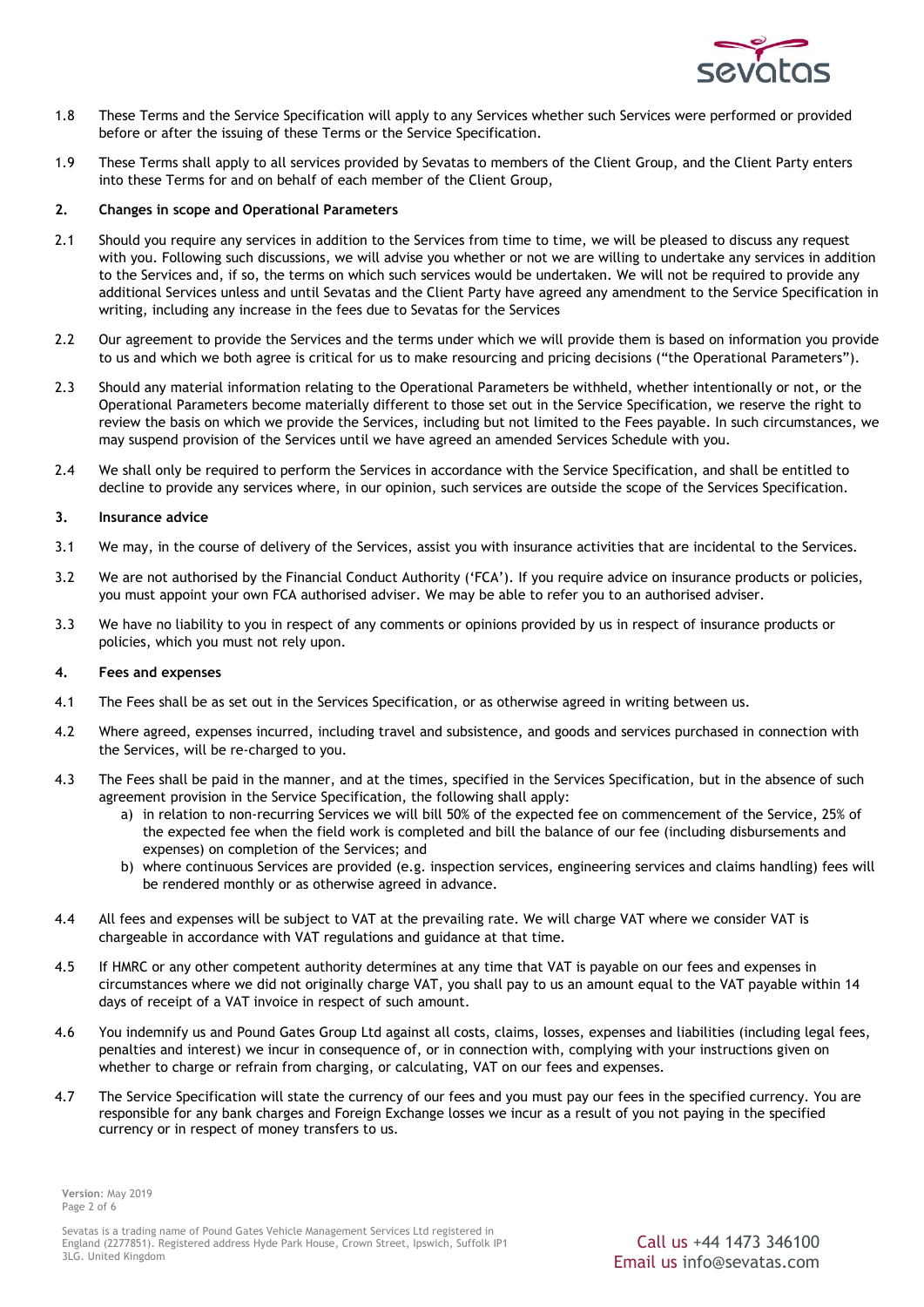

4.8 Payment should be made within 14 days of the invoice date (unless stated otherwise in the Service Specification). Payment should be made by the following methods:

| Cheque:           | Made payable to 'Sevatas'                                   |                                           |
|-------------------|-------------------------------------------------------------|-------------------------------------------|
| Money transfer:   | Lloyds Bank plc. 13 Cornhill, Ipswich, Suffolk, IP1 1DG, UK |                                           |
| Sort Code:        | $30 - 94 - 55$                                              |                                           |
| Sterling account: | 04631782                                                    | IBAN Code Sterling GB78LOYD30945504631782 |
| Euro account:     | 86191324                                                    | IBAN Code Euro GB24LOYD30945586191324     |

- 4.9 We may charge interest on any outstanding balances at the rate prescribed from time to time in accordance with Section 6 of the Late Payment of Commercial Debts (Interest) Act 1998. We reserve the right to submit your contact details and payment record to a credit reference agency and you agree that we have this right.
- 4.10 Without affecting any other right or remedy available to it, Sevatas may:
	- a) suspend the supply of the Services under this Contract (or any other contract between Sevatas and the Client Party); and/or

b) terminate the licence to use Sevatas's Intellectual Property Rights in the Deliverables given under clause 13.3 if the Client Party fails to pay any amount due under the Contract on the due date for payment, or the Client Party becomes subject to any of the events listed in clause 1.7(d), or Sevatas reasonably believes that the Client Party is about to become subject to any such event.

# **5. Limitation of liability**

- 5.1 The following clauses limit Sevatas's liability to the Client Party by Sevatas in respect of any negligence, breach of contract, default, breach of duty, or breach of trust, occurring in the course of the provision of Services pursuant to the Service Specification.
- 5.2 Sevatas shall not be liable to the Client Party, for:
	- a) any loss, damage or delay arising from the Client Party's breach of these Terms (including but not limited to breach of clause 10 (*The Client Party's Obligations*)), or arising from any information provided to Sevatas in connection with the Services being inaccurate or misleading;
	- b) loss of profits;
	- c) loss of sales or business;
	- d) loss of agreements or contracts;
	- e) loss of use or corruption of software, data or information;
	- f) loss of or damage to goodwill;
	- g) any indirect or consequential loss.
- 5.3 In all other cases, Sevatas's aggregate liability in respect of all claims by you (and all members of the Client Group) in respect of the Services shall be limited to the total Fees paid by you for the Services in the relevant Service Specification or £1million, whichever is the lesser.
- 5.4 Any claim must be formally commenced within two years after the party bringing the claim becomes aware (or ought reasonably to have become aware) of the facts which give rise to the action and in any event no later than four years after the cause of action arises. This provision expressly overrides any statutory provision that would otherwise apply.
- 5.5 Except as expressly provided herein, no person may enforce the Service Specification by virtue of the Contracts (Rights of Third Parties) Act 1999.
- 5.6 These provisions do not apply in relation to:
	- a) Death or personal injury caused by our negligence;
	- b) Loss and damage arising from fraud on our part; and
	- c) Any other situations in which the limitation of our liability is prohibited by law.

#### **6. Working for other parties**

6.1 For the avoidance of doubt, the provision of the Services to you shall not prevent or restrict the manner in which Sevatas carries on its profession or business in relation to its other clients. In particular, you acknowledge that Sevatas reserves the right to act at any time for other clients who may be competitors or suppliers of yours or in respect of whom issues of commercial conflict may arise.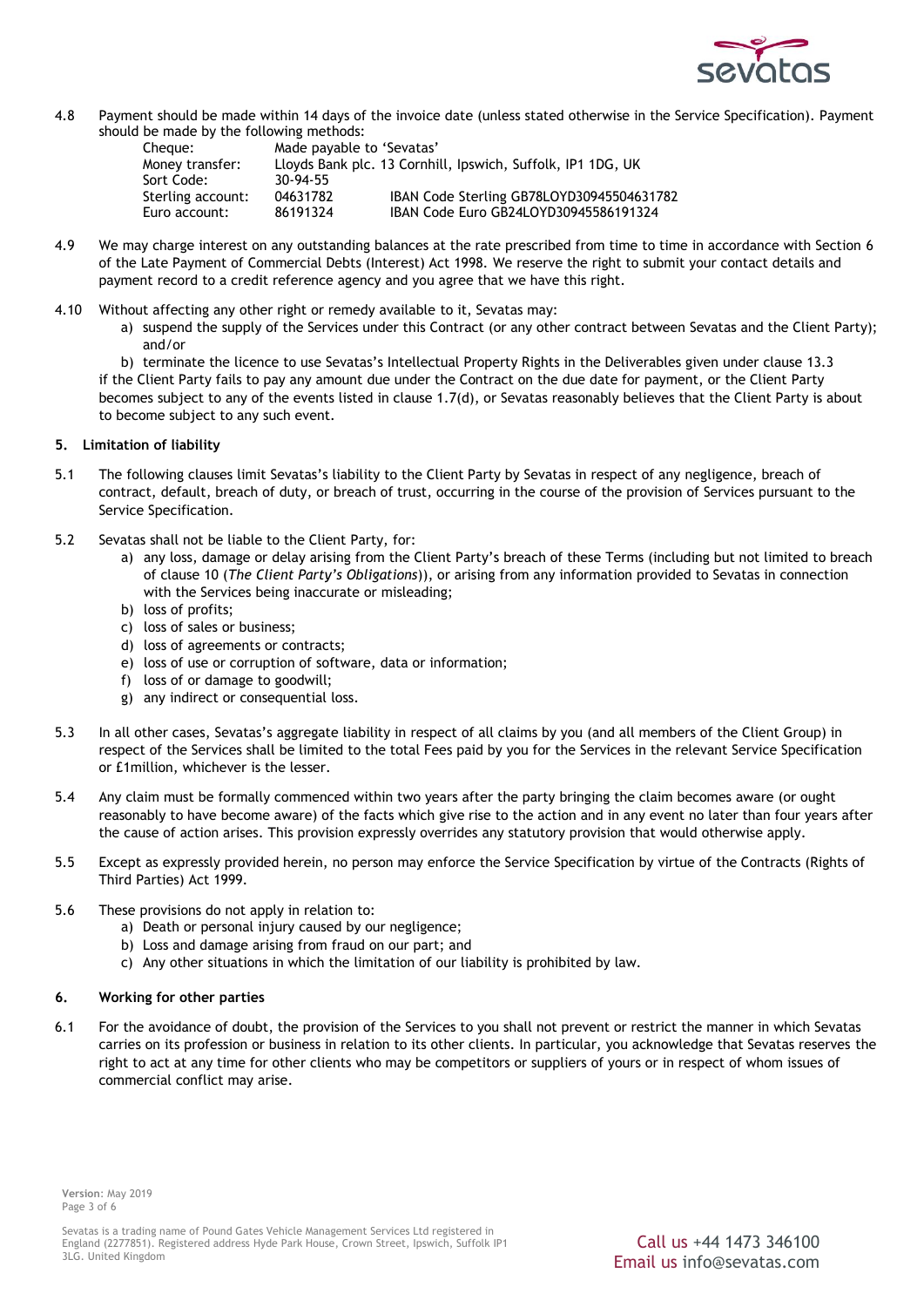

# **7. Conflicts of interest**

- 7.1 We will use reasonable efforts to identify situations where conflicts of interest may arise in connection with the provision of the Services. If you are, or become, aware of any potential conflict affecting our provision of the Services, you will notify us immediately.
- 7.2 Where a specific conflict of interest is identified, and we believe that implementing appropriate procedures can properly safeguard your interests, we will discuss and agree the safeguards to be implemented.

# **8. Publicity**

8.1 Once the subject matter of the Service Specification is in the public domain (or you and we otherwise agree in writing) we may (at our own expense) place advertisements or make reference on our website or distribute other marketing materials (using your name and logo) describing our role.

### **9. Confidentiality**

- 9.1 You and we shall each (and will each use our respective reasonable endeavours to procure that our respective partners, directors, officers, agents, contractors and employees shall) at all times keep confidential and shall not use, except in connection with the performance of the Services or as expressly stated in the Service Specification or subsequently agreed to in writing or as otherwise required or permitted or permissible in law or by regulation, any Deliverables and/or the other party's confidential information regarding their business affairs, customers, clients or supplier, obtained or given in connection with the Services.
- 9.2 Both you and we each accept no liability to any other party who is shown or gains access to any confidential information or Deliverables.
- 9.3 You will keep confidential any methodologies and technology used by us to carry out the Services. The provisions of clause 9 shall continue in full force and effect notwithstanding the termination of the engagement the subject of the Service Specification or the completion of the Services.

### **10. The Client Party's Obligations**

- 10.1 You shall cooperate with us in all matters relating to the Services.
- 10.2 You shall be responsible for making available to us and/or granting full access to, as and when required, all relevant information and materials that we required in order to supply the Services. You will ensure that all such information is complete and accurate. To the extent that such information is not in your control or possession, you will use your best endeavours to procure that the required information is made available to us.

#### **11. Communication and meetings**

11.1 We shall keep you informed on the progress of the Services and give warning of all matters that we consider to be of significance to you as they arise during the course of the provision of the Services.

#### **12. Electronic communication**

- 12.1 We each agree to communicate electronically over the internet, including email communications.
- 12.2 We shall each be responsible for protecting our own systems and interests and neither of us shall be responsible to the other on any basis (contract, tort or otherwise) for any loss, damage or omission in anyway arising from the use of electronic data (including e-mail) as a form of communication. Nothing in this clause shall exclude any liability arising from the negligent addressing and transmission of an email to an incorrect party.
- 12.3 The parties accept you and/or we may provide (or procure provision of) Virtual Storage Facilities for us or you to use relating to Services.
- 12.4 For such Virtual Storage Facilities you and/or we undertake to (a) use (or procure the use of) information and data protection procedures to prevent unauthorised disclosure or use of confidential information, and (b) comply with all applicable laws on confidentiality and data protection.
- 12.5 You and/or we may download or copy information relating to Services from such Virtual Storage Facilities and then hold such information in accordance with these Terms.
- 12.6 The Client Party agrees to comply with all terms of use in respect of any Virtual Storage Facilities in connection with the Services.

**Version**: May 2019 Page 4 of 6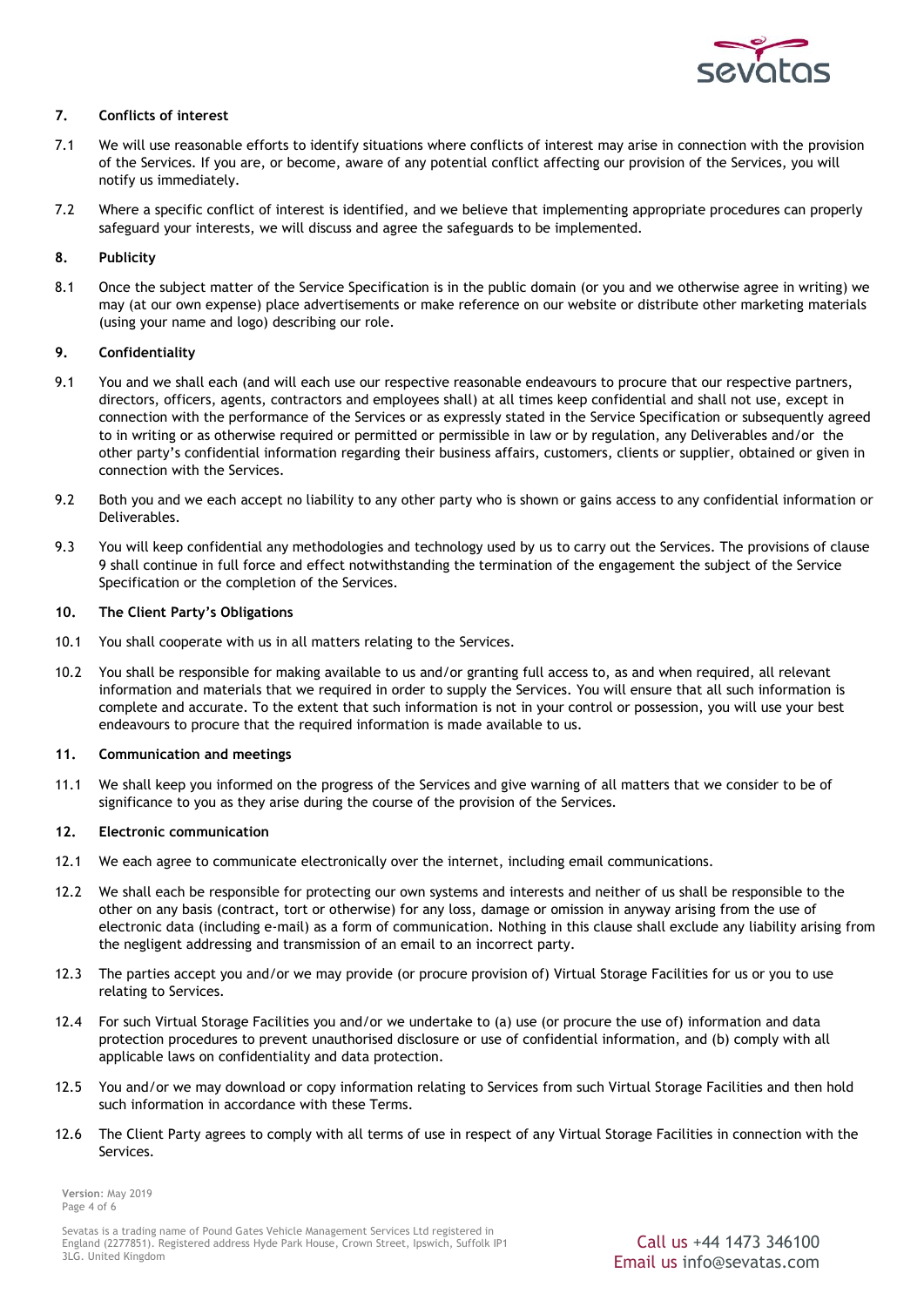

12.7 Neither party shall have any liability to the other for any loss, corruption or unauthorised disclosure of, any information or materials stored within the Virtual Storage Facilities (unless directly attributable to the negligence or default of that party).

### **13. Ownership of papers and Intellectual property**

- 13.1 All Intellectual Property Rights in, or arising out of or in connection with the Deliverables or the Services shall be owed by Sevatas. In this clause "Intellectual Property Rights" means any patents, copyright and related rights, trademarks, and other intellectual property rights, whether registered or unregistered.
- 13.2 We retain all Intellectual Property Rights in the Deliverables set out in the Service Specification, and also in our work papers, proprietary intellectual property, processes, methodologies, techniques, ideas, concepts, trade secrets, know-how and software existing prior to the signing of the Service Specification or which is created outside of the provision of the Services.
- 13.3 We grant you a non-exclusive, non-assignable, royalty-free licence to use any of our Intellectual Property Rights in the Deliverables for the purpose for which the Deliverables are prepared. To the extent the Deliverables contain the proprietary intellectual property of a third party, you agree to comply with such third party's terms of licence as the same are communicated or made available by us to you.
- 13.4 You agree to grant us a royalty free licence to use your Intellectual Property Rights to the extent necessary for the provision of the Services. Such licence shall expire automatically upon termination of this Contract, provided that such termination shall not require us to return any information provided to us in connection with the provision of the Services.

### **14. Document retention policy**

14.1 Files and other papers, electronic or otherwise, relating to your matters, including certain documents that may legally belong to you, will be stored for such time as we judge reasonable or for such time as we are required by law so to do, but in any event for a period of not less than six years, after which time we may destroy them without further reference to you.

#### **15. Client money**

15.1 Where we have client money bank accounts on your or your insurers behalf these will be maintained by Pound Gates Group Ltd, on behalf of Sevatas, in compliance with a document issued to you that describes how we have agreed to manage the client money bank accounts.

# **16. Force Majeure**

16.1 Neither of us will be liable to the other for any delay or failure to fulfil obligations caused by circumstances outside our reasonable control.

# **17. Assignment**

- 17.1 You shall not transfer or assign any rights or obligations under this contract without our prior written consent.
- 17.2 We may at any time assign any rights or obligations, sub-contract, charge, or otherwise deal with our rights under this Contract.
- 17.3 Without limiting clause 17.2, we may sub-contract certain services (including undertaking client bank account transactions) to Pound Gates Group Ltd, which is company under common control with Sevatas.

#### **18. Quality assurance**

- 18.1 As a matter of routine, we carry out quality assurance procedures on the work performed by our staff. If at any time you wish to discuss with us how our services to you could be improved, or if you are dissatisfied with the Services you are receiving, please let us know. Contact details of the person responsible for handling complaints can be viewed at [https://www.sevatas.com/complaints-procedure/.](https://www.sevatas.com/complaints-procedure/)
- 18.2 We undertake to look carefully and promptly into any complaint and to do all we can to explain the position to you. If we have given you a less than satisfactory service we would like the opportunity to do what we can to put it right.